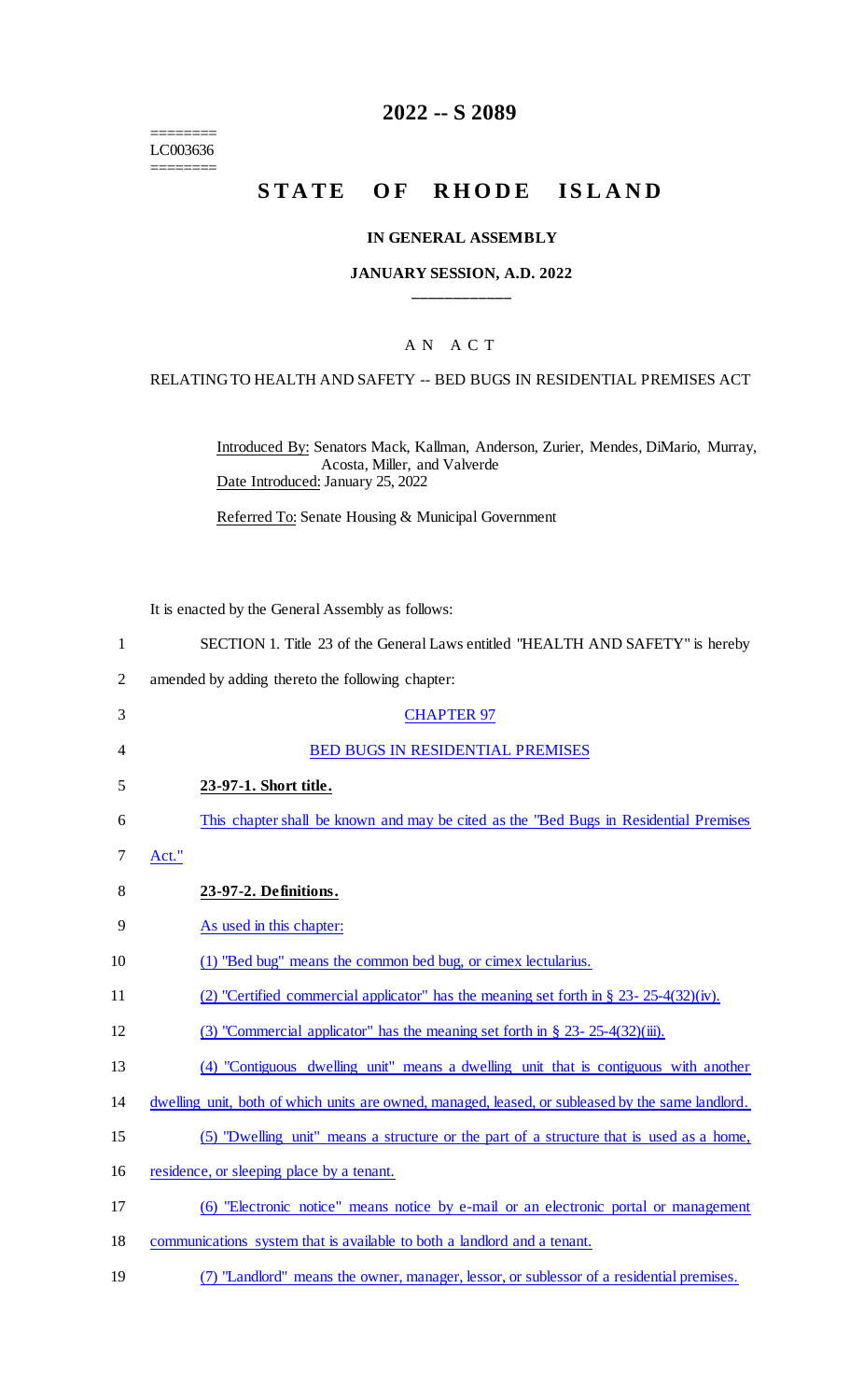(8) "Licensed commercial applicator" has the meaning set forth in § 23-25-4(32)(v). (9) "Pest control agent" means a certified commercial operator, licensed commercial applicator, or commercial applicator. (10) "Tenant" means a person entitled under a rental agreement to occupy a dwelling unit to the exclusion of others. **23-97-3. Bed bugs -- Notification to Landlord -- Landlord duties.** (a) A tenant shall promptly notify the tenant's landlord via written or electronic notice when 8 the tenant knows or reasonably suspects that the tenant's dwelling unit contains bed bugs. A tenant who gives a landlord electronic notice of a condition shall send such notice only to the e-mail address, telephone number, or electronic portal specified by the landlord in the rental agreement 11 for communications. In the absence of such a provision in the rental agreement, the tenant shall communicate with the landlord in a manner that the landlord has previously used to communicate with the tenant. The tenant shall retain sufficient proof of the delivery of the electronic notice. (b) Not more than ninety-six (96) hours after receiving notice of the presence of bed bugs or the possible presence of bed bugs, a landlord, after providing notice to the tenant as described in § 23-97-5(a): (1) Shall obtain an inspection of the dwelling unit by a pest control agent; and (2) May enter the dwelling unit or any contiguous dwelling unit for the purpose of allowing the inspection as provided in § 23-97-4. (c) If the inspection of a dwelling unit confirms the presence of bed bugs, the landlord shall also cause to be performed an inspection of all contiguous dwelling units as promptly as is reasonably practical. **23-97-4. Bed bugs -- Inspections -- treatments -- Costs.** (a) If a landlord obtains an inspection for bed bugs, the landlord must provide written notice to the tenant within two (2) business days after the inspection indicating whether the dwelling unit contains bed bugs. (b) If a pest control agent conducting an inspection determines that neither the dwelling unit nor any contiguous dwelling unit contains bed bugs, the notice provided by the landlord pursuant to subsection (a) of this section must inform the tenant that if the tenant remains concerned that the dwelling unit contains bed bugs, the tenant may contact the local health department to report such concerns. (c) If a pest control agent conducting an inspection determines that a dwelling unit or any contiguous dwelling unit contains bed bugs in any stage of the life cycle, the pest control agent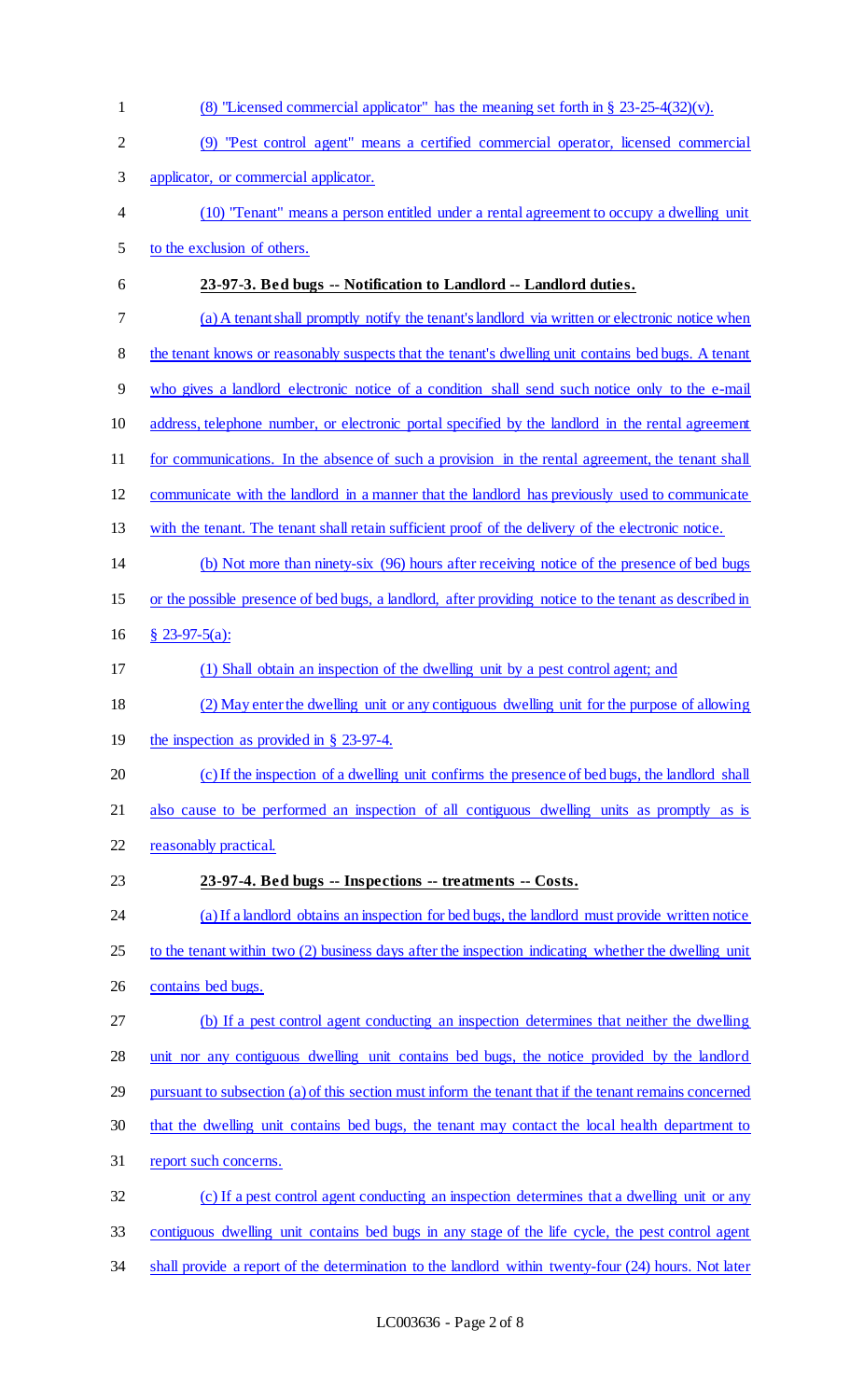1 than five (5) business days after the date of the inspection, the landlord shall commence reasonable measures, as determined by the pest control agent, to effectively treat the bed bug presence, including retaining the services of a pest control agent to treat the dwelling unit and any contiguous dwelling unit. (d) Except as otherwise provided in this chapter, a landlord is responsible for all costs associated with an inspection for, and treatment of, bed bugs. Nothing in this section prohibits a tenant from contacting any agency at any time concerning the presence of bed bugs. **23-97-5. Bed bugs -- Access to dwelling unit and personal belongings -- Notice costs.** (a)(1) If a landlord or pest control agent must enter a dwelling unit for the purpose of conducting an inspection for, or treating the presence of, bed bugs, the landlord shall provide the 11 tenant reasonable written or electronic notice of such fact at least forty-eight (48) hours before the landlord or pest control agent attempts to enter the dwelling unit; except that a rental agreement may provide for a different minimum time for the notice. A tenant who receives such notice shall not unreasonably deny the landlord or pest control agent access to the dwelling unit. (2) A tenant may waive the notice requirement described in subsection (a)(1) of this section. (b) A pest control agent who is inspecting a dwelling unit for bed bugs may conduct an initial visual and manual inspection of a tenant's bedding and upholstered furniture. The pest control 19 agent may inspect items other than bedding and upholstered furniture when the pest control agent determines that such an inspection is necessary and reasonable. (c) If a pest control agent finds bed bugs in a dwelling unit or in any contiguous dwelling unit, the qualified inspector may have such additional access to the tenant's personal belongings as 23 the qualified inspector determines is necessary and reasonable. 24 (d) A tenant shall comply with reasonable measures to permit the inspection for, and the 25 treatment of, the presence of bed bugs as determined by the pest control agent, and the tenant is 26 responsible for all costs associated with preparing the tenant's dwelling unit for inspection and treatment. A tenant who knowingly and unreasonably fails to comply with the inspection and treatment requirements provided in this chapter is liable for the cost of any bed bug treatments of the dwelling unit and contiguous dwelling units if the need for such treatments arises from the tenant's noncompliance. (e) If any furniture, clothing, equipment, or personal property belonging to a tenant is found to contain bed bugs, the qualified inspector shall advise the tenant that the furniture, clothing, equipment, or personal property should not be removed from the dwelling unit until a pest control agent determines that a bed bug treatment has been completed; except that, if the determination that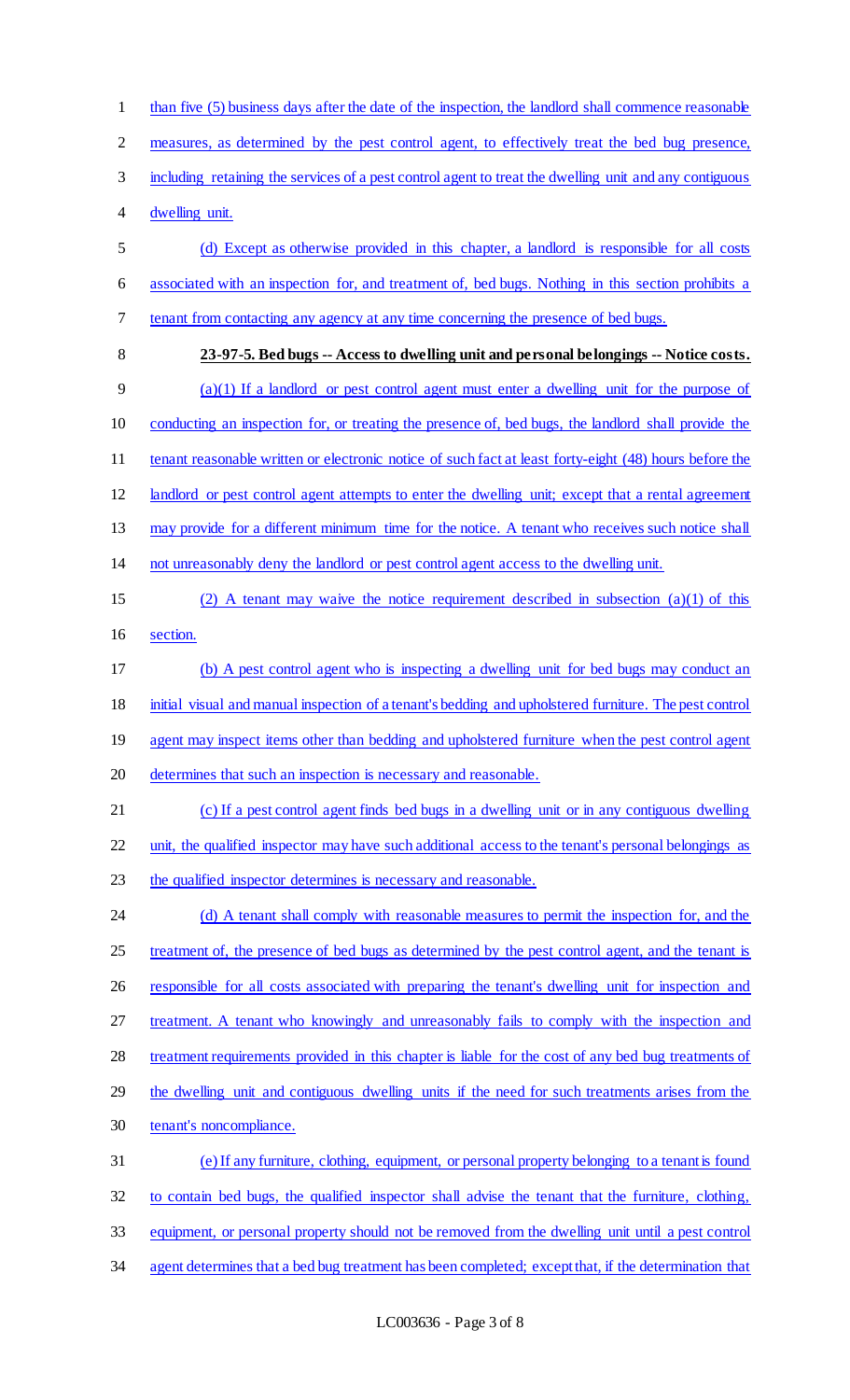- any furniture, clothing, equipment, or personal property contains bed bugs is made by a pest control
- 2 agent then the qualified inspector shall advise the tenant regarding the removal of the furniture,
- clothing, equipment, or personal property. The tenant shall not dispose of personal property that
- 4 was determined to contain bed bugs in any common area where such disposal may risk the
- infestation of other dwelling units.
- $6 \quad$  (f)(1) Nothing in this section requires a landlord to provide a tenant with alternative lodging or to pay to replace a tenant's personal property.
- (2) Nothing in this section preempts or restricts the application of any state or federal law
- concerning reasonable accommodations for persons with disabilities.
- 

### **23-97-6. Bed bugs -- Renting of dwelling units with bed bugs prohibited.**

- 11 A landlord shall not offer for rent a dwelling unit that the landlord knows or reasonably
- suspects to contain bed bugs. Upon request from a prospective tenant, a landlord shall disclose to
- the prospective tenant whether, to the landlord's knowledge, the dwelling unit that the landlord is
- offering for rent contained bed bugs within the previous eight (8) months. Upon request from a
- tenant or a prospective tenant, a landlord shall disclose the last date, if any, on which a dwelling
- unit being rented or offered for rent was inspected for, and found to be free of, bed bugs.
- **23-97-7. Remedies -- Liability.**
- (a) A landlord who fails to comply with this chapter is liable to the tenant for the tenant's
- actual damages.
- (b) A landlord may apply to a court of competent jurisdiction to obtain injunctive relief
- against a tenant who:
- (1) Refuses to provide reasonable access to a dwelling unit; or
- (2) Fails to comply with a reasonable request for inspection or treatment of a dwelling unit.
- 24 (c) If a court finds that a tenant has unreasonably failed to comply with one or more
- requirements set forth in this chapter, the court may issue a temporary order to carry out the
- provisions of this chapter including:
- (1) Granting the landlord access to the dwelling unit for the purposes set forth in this
- chapter;
- (2) Granting the landlord the right to engage in bed bug inspection and treatment measures in the dwelling unit; and
- (3) Requiring the tenant to comply with specific bed bug inspection and treatment measures
- or assessing the tenant with costs and damages related to the tenant's noncompliance.
- (d) Any court order granting a landlord access to a dwelling unit must be served upon the
- tenant at least twenty-four (24) hours before a landlord or pest control agent enters the dwelling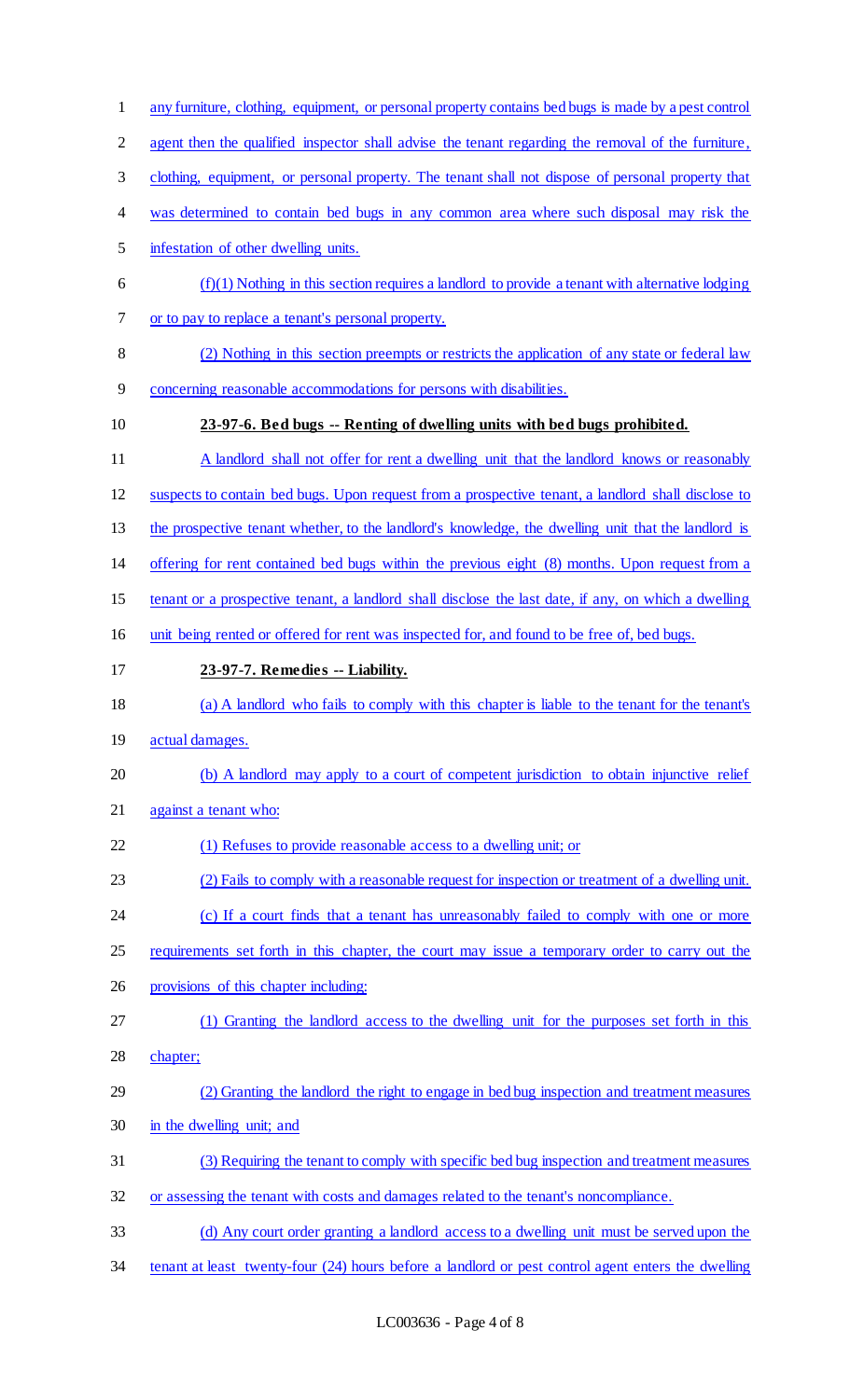- unit.
- (e)(1) The remedies in this section are in addition to any other remedies available at law or
- in equity to any person.
- (2) This section does not limit or restrict the authority of any state or local housing or health
- code enforcement agency.
- **23-97-8. Bed bug exemption.**
- Any owner or occupant of a dwelling, dwelling unit or structure in compliance with the

provisions of this chapter shall be exempt from the provision of § 45-24.3-6 with respect to any

condition concerning the infestation of bed bugs.

 SECTION 2. Section 45-24.3-6 of the General Laws in Chapter 45-24.3 entitled "Housing Maintenance and Occupancy Code" is hereby amended to read as follows:

#### **45-24.3-6. Responsibilities of owners and occupants.**

 (a) No owner or operator or other person shall occupy, or let to another person, any vacant dwelling, dwelling unit, or structure unless it and the premises are clean, sanitary, fit for human occupancy, and comply with this chapter and all applicable legal requirements of the state and the corporate unit.

 (b) Every owner of a multiple dwelling is responsible for maintaining, in a clean and sanitary condition, the shared or public areas of the dwelling and premises. Occupants of two (2) and three (3) family dwellings shall share the maintenance of clean and sanitary conditions within the shared or public areas of the dwelling and premises.

 (c) Every occupant of a dwelling, dwelling unit, or structure shall maintain in a clean sanitary condition that part or those parts of the dwelling, dwelling unit, or structure and premises that the occupant occupies and controls.

 (d) Every occupant of a dwelling, dwelling unit, or structure shall dispose of all his or her rubbish in a clean, sanitary, and safe manner.

 (e) Every occupant of a dwelling, dwelling unit, or structure shall dispose of all his or her garbage and any other organic waste which might provide food for insects and/or rodents in a clean, sanitary, and safe manner, and if a container is used for storage pending collection it shall be rodent proof, insect proof, and watertight.

 (f) Every owner or operator of a dwelling containing four (4) or more dwelling units shall supply facilities or containers for the sanitary and safe storage and/or disposal of rubbish and garbage. In the case of single, two (2) or three (3) family dwellings and structures it is the responsibility of the occupant to furnish those facilities or refuse containers.

(g) The owner of a dwelling, dwelling unit, or structure is responsible for providing and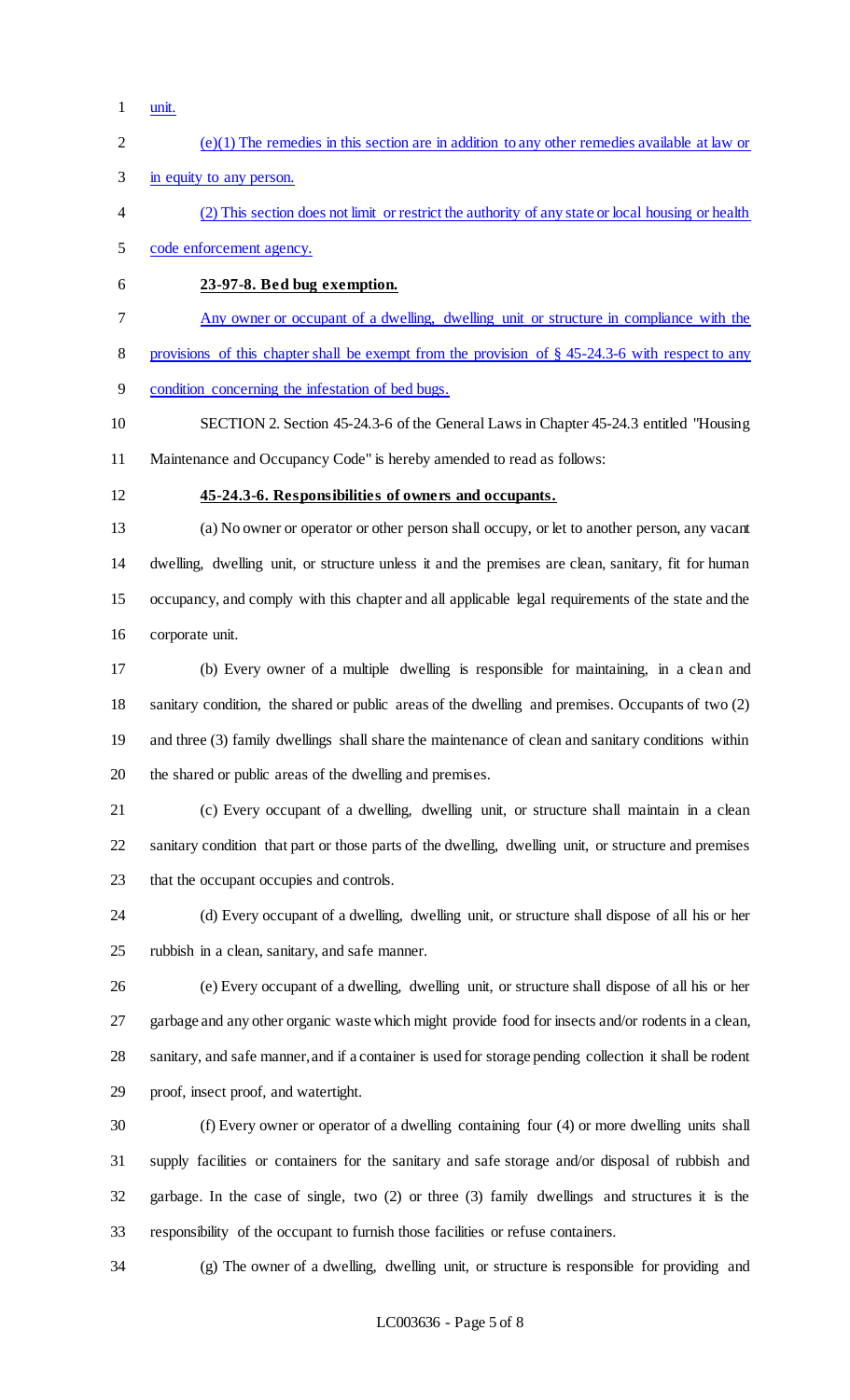hanging all screens and double or storm doors and windows where used for ventilation whenever they are required under the provisions of this chapter or any rule or regulation adopted pursuant to this chapter, except where there is a written agreement between the owner and occupant. In the absence of an agreement, maintenance or replacement of screens, and storm doors and windows, once installed in any one season, become the responsibility of the occupant.

 (h) The owner of a dwelling or dwelling unit is responsible for the providing and hanging of shades or other devices on every window of every room used for sleeping and for every room equipped with a flush water closet or bathtub, affording privacy to persons within those rooms. Once installed in any one rental by the owner, replacements become the responsibility of the occupant.

 (i) Every occupant of a dwelling containing a single dwelling unit and every occupant of a structure is responsible for the extermination of any insects, rodents, or other pests therein or on the premises. Every occupant of a dwelling unit, in a dwelling containing more than one dwelling unit, is responsible for this extermination whenever his or her dwelling is the only one infected. Notwithstanding the foregoing provisions of this subsection, whenever infestation is caused by a failure of the owner to maintain a dwelling in a rodent-proof or reasonably insect-proof condition, extermination is the responsibility of the owner. Whenever infestation exists in two (2) or more of the dwelling units in any dwelling, or in the shared or public parts of any dwelling containing two (2) or more dwelling units, extermination is the responsibility of the owner.

 (j) Every occupant of a dwelling unit or structure shall keep all supplied plumbing fixtures and facilities in a clean and sanitary condition, and is responsible for the exercise of reasonable care in their proper use and operation.

 (k) No owner or occupant of a dwelling, dwelling unit, or structure shall accumulate or permit the accumulation of rubbish, boxes, lumber, scrap metal, or any other materials in a manner that may provide a rodent harborage in or about any dwelling, dwelling unit, or structure. Stored materials shall be stacked neatly in piles elevated at least eighteen inches (18") above the ground or floor. The provisions of this subsection do not apply to firewood or kindling wood stored in or about any dwelling, dwelling unit, or structure by the owner or occupant of that property; provided, that the wood is stored for use within the dwelling, dwelling unit or structure, unless prohibited by town or city ordinance.

 (l) Every owner or occupant of a dwelling, dwelling unit, or structure shall comply with the provisions of chapter 97 of title 23 relating to bed bugs in residential premises.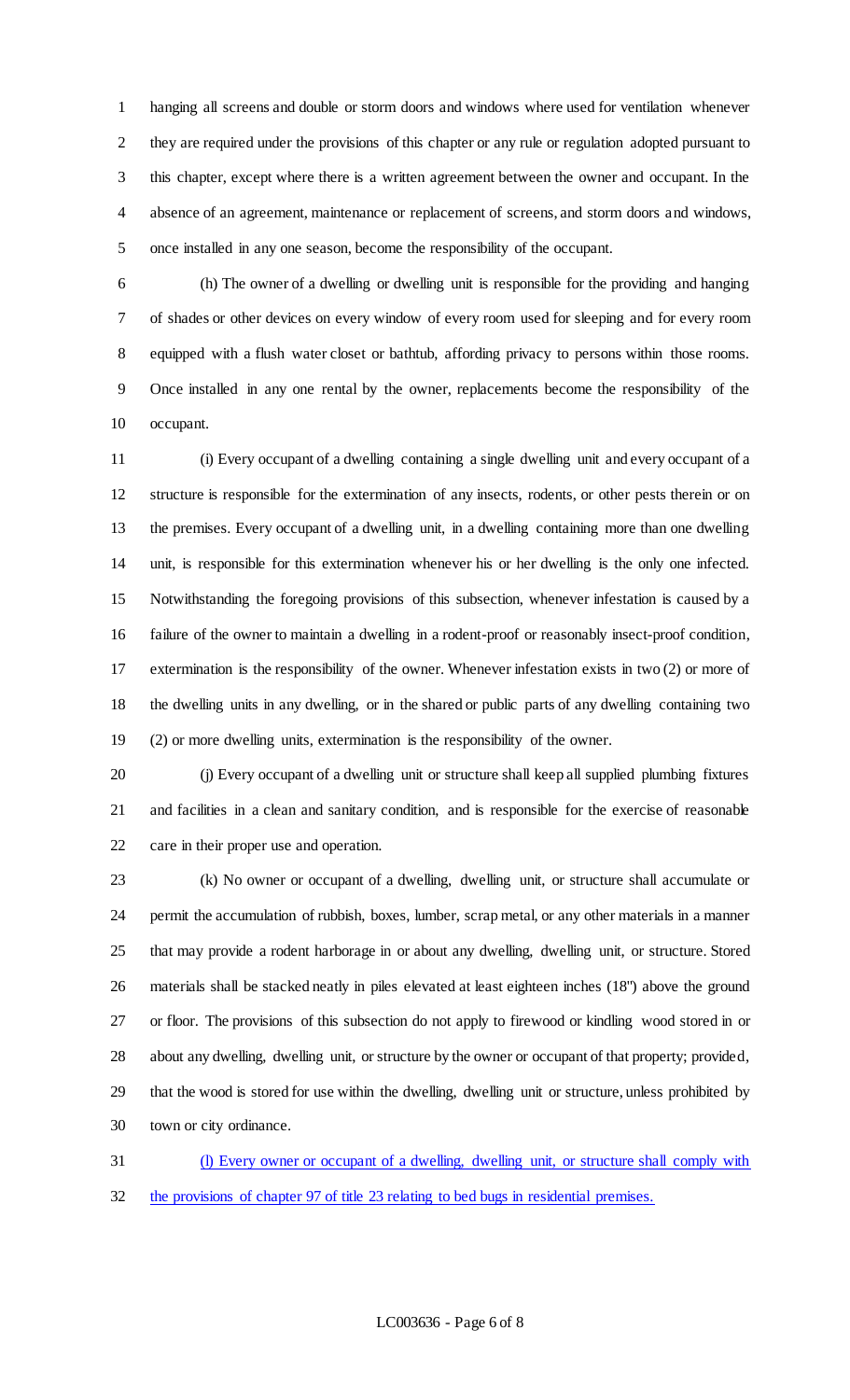======== LC003636 ========